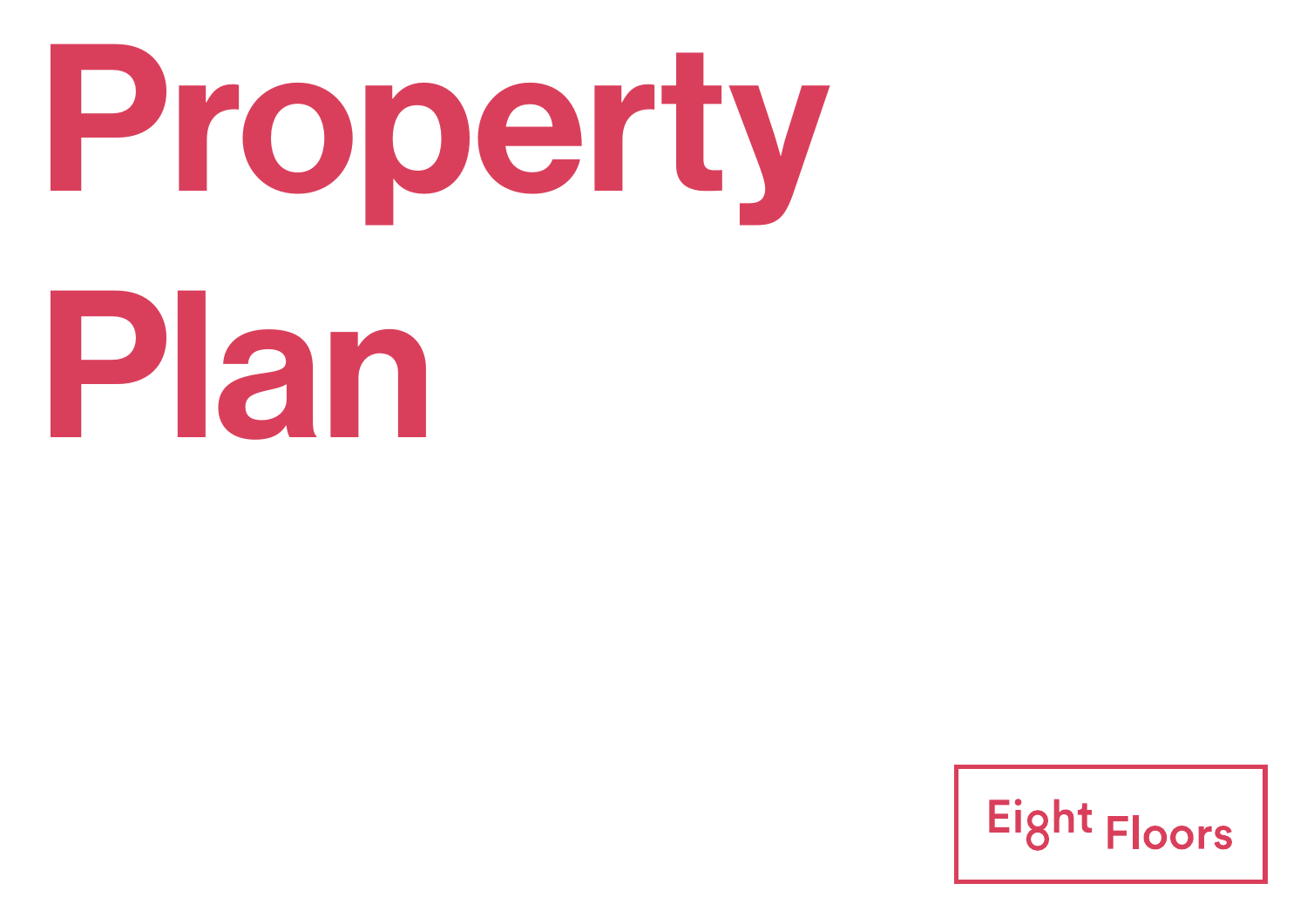Franklinstraße 28–29 Salzufer 11–12 10587 Berlin

Eight Floors

### Construction history – Size

Haus Gorbatschow 1900, Haus Oetker 1962, Haus Franklin 1982, full modernisation of all buildings 2015–2016

Rental area (NSA) approx. 39,500 sq m

Surface area Haus Franklin (GSA) approx. 43,100 sq m

Surface area Haus Oetker (GSA) approx. 5,509 sq m

Surface area Haus Gorbatschow (GSA) approx. 2,247 sq m

Surface area standard floor Haus Franklin (NSA) approx. 4,500 sq m

Surface area standard floor Haus Oetker (NSA) approx. 675 sq m

Surface area standard floor Haus Gorbatschow (NSA) approx. 390 sq m

Divisible starting with areas approx. 500 sq m in size

### Fact Sheet

### Features

New build of an architecturally impressive glass tower

Refurbishment of entrance areas - creation of a representative lobby with lounge character

Brand new servicing and maintenance facilities

Addition of ventilation and heating to all areas (optional air-conditioning or mechanical ventilation system)

Exterior sun and glare protection with automated controls

Generous ceiling heights of between approx. 2.85 - 3.20 metres

State of the art IT facilities (CAT 7) and climate-controlled server rooms in each unit

Representative entry and lounge area with reception, retail and service points (kiosks, dry cleaners, café)

In-house restaurant, canteen, café, kindergarten and gym

Courtyards and outdoor areas with seating and greenery

Rooftop terrace with conference rooms available for rental

Underground car park, outdoor parking lots and bicycle stands

### Location

Directly adjacent to the TU and PTP institute campuses

In close proximity to the office locations Ernst-Reuter-Platz (Deutsche Bank Campus, Telekom) and the KPM Quartier am Tiergarten (Federal Medical Chamber, National Association of Statutory Health Insurance Physicians and the Joint National Committee)

Perfect travel connections (S-Bahn and U-Bahn, busses, car, bicycle)

Close to Berlin-Tegel Airport (TXL)

Diverse recreational areas and parks (Tiergarten, Zoo, Landwehr Canal and Spree River) are all within walking distance

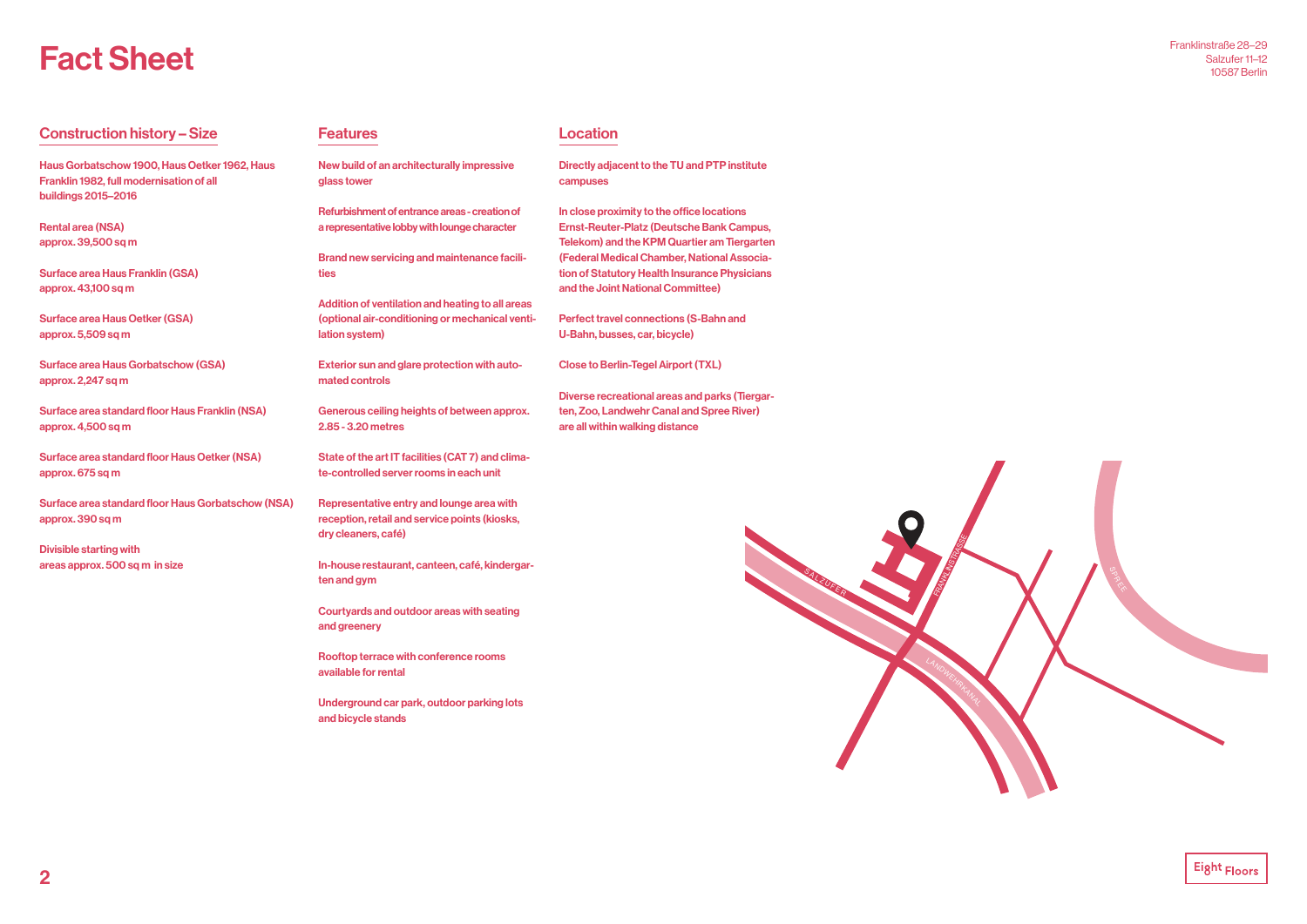# Franklinstraße 28–29<br>Salzufer 11–12<br>10587 Berlin

**Haus Gorbatschow Haus Oetker** Haus Franklin



3

Franklinstraße 28–29



Eight Floors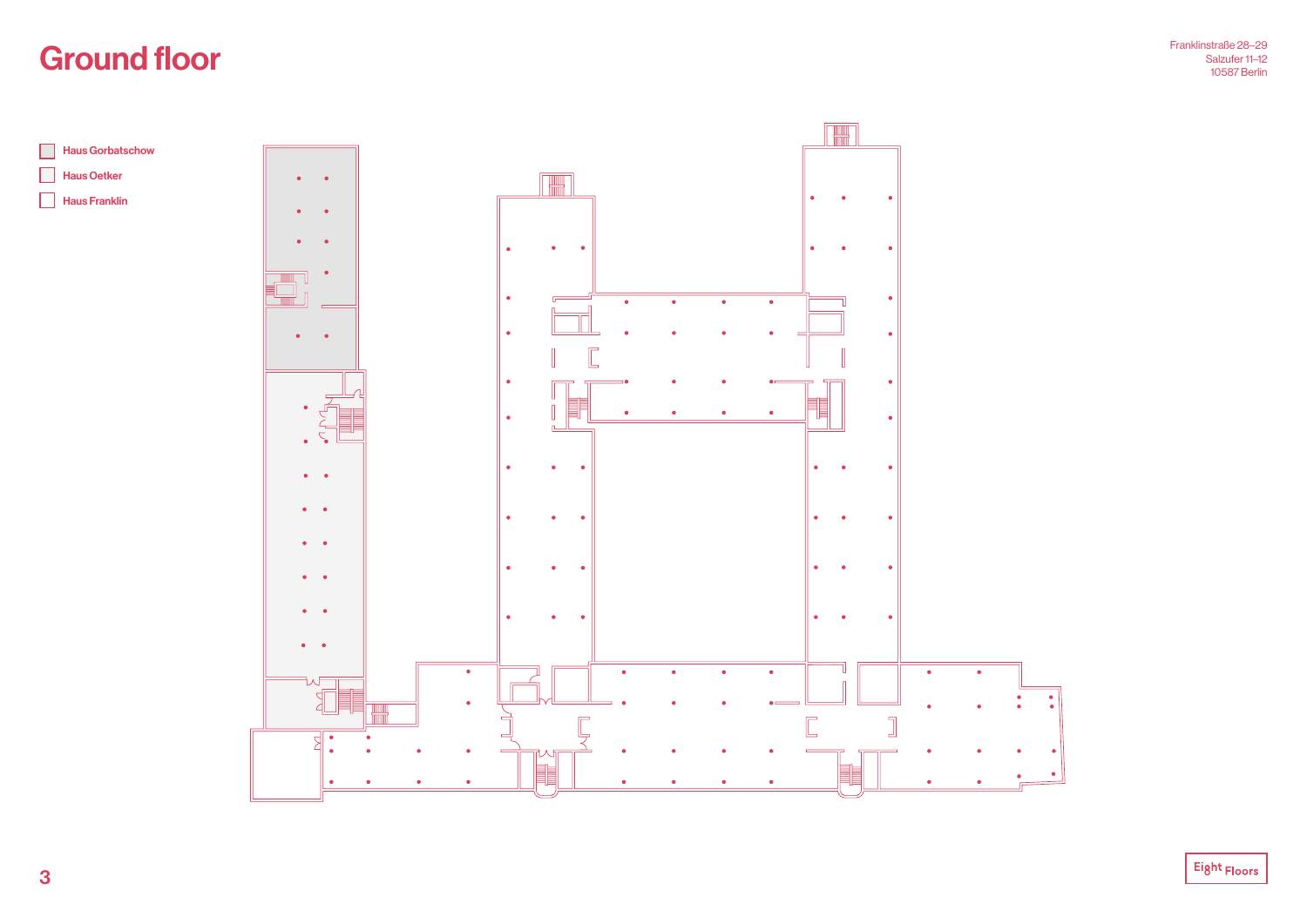# Ground floor units

Unit 01 Haus Franklin RA/T: approx. 490 sq m

Unit 02 Haus Franklin RA/T: approx. 390 sq m

Unit 03 Haus Franklin RA/T: approx. 590 sq m

Unit 04 *— Café* Haus Franklin RA/T: approx. 300 sq m

Unit 05 *— Kindergarten* Haus Franklin RA/T: approx. 835 sq m

Unit 06 *— Restaurant* Haus Franklin RA/T: approx. 395 sq m

Unit 07 Haus Oetker RA/T: 650 sq m

Unit 08 Haus Gorbatschow RA/T: 335 sq m

Service Points *— Post / Café / Kiosk / Reception* Haus Franklin RA/T: 28 sq m*/* 29 sq m*/* 45 sq m*/*  45 sq m



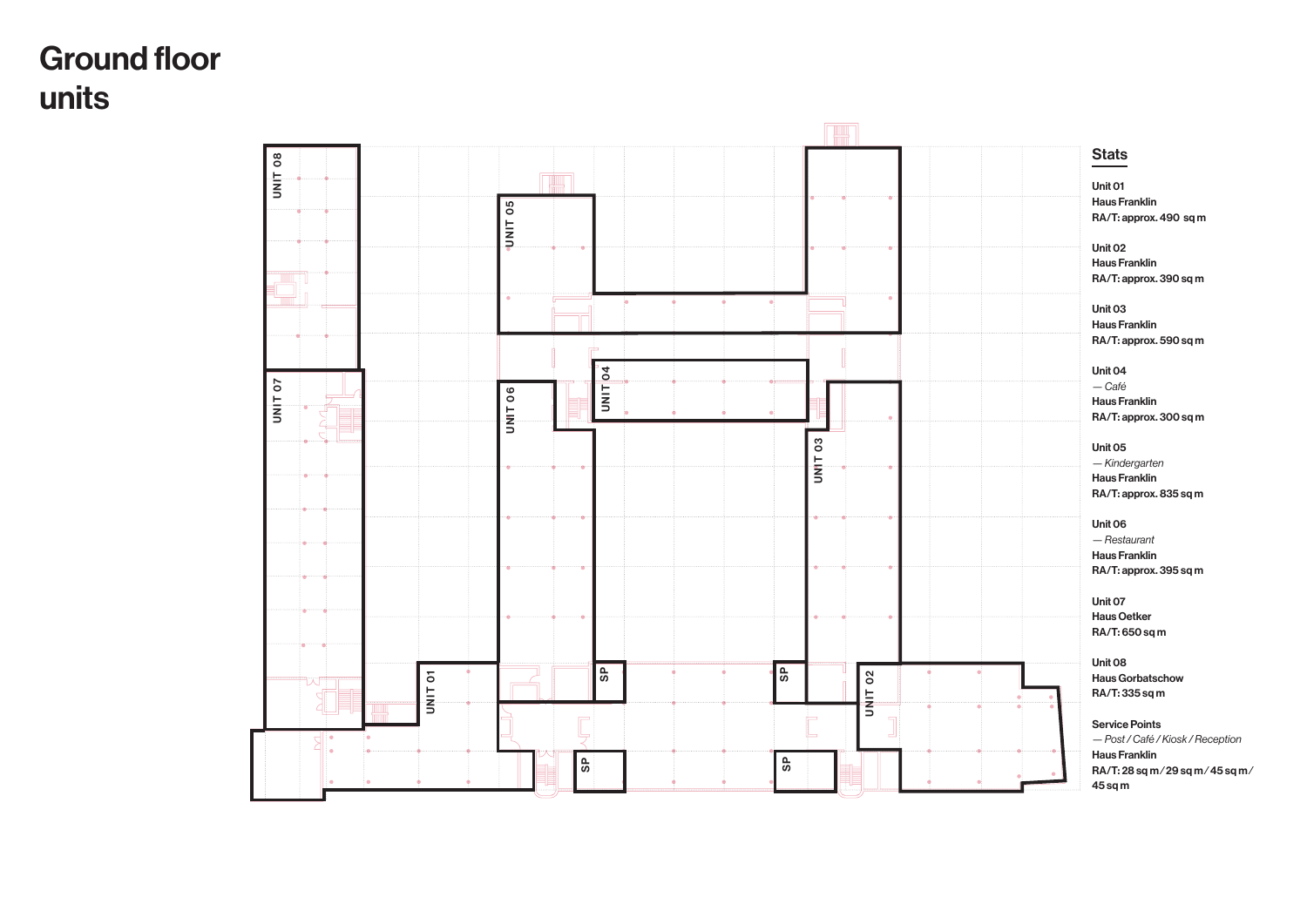# Franklinstraße 28–29<br>Salzufer 11–12<br>10587 Berlin

**Haus Gorbatschow Haus Oetker** Haus Franklin



5

Franklinstraße 28–29



Eight Floors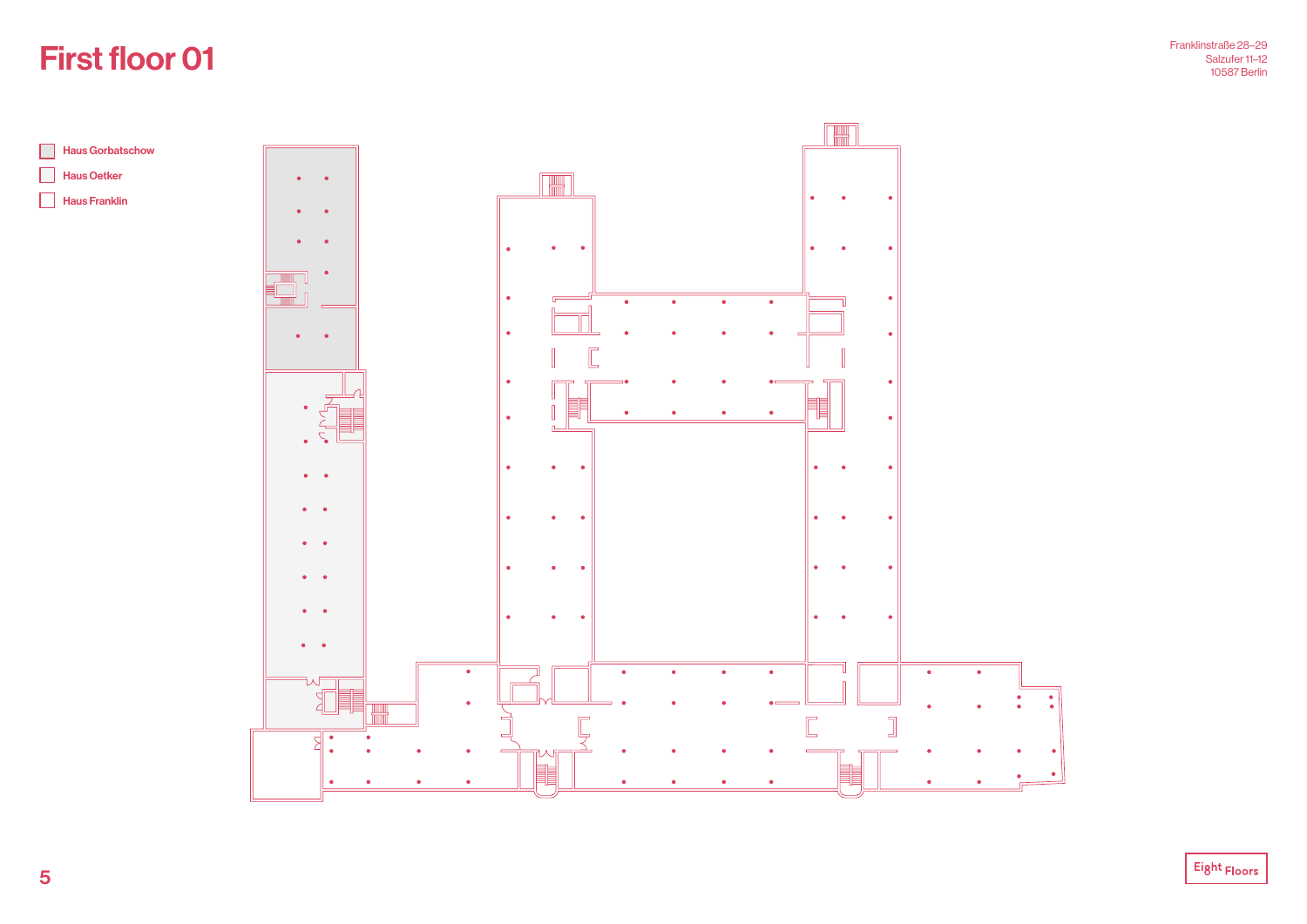# First floor 01 units

Unit 01 Haus Franklin RA/T: approx. 500 sq m

Unit 02 Haus Franklin RA/T: approx. 540 sq m

Unit 03 Haus Franklin RA/T: approx. 520 sq m

Unit 04 Haus Franklin RA/T: approx. 650 sq m

Unit 05 Haus Franklin RA/T: approx. 378 sq m

Unit 06 Haus Franklin RA/T: approx. 600 sq m

Unit 07 Haus Franklin RA/T: approx. 275 sq m

Unit 08 Haus Franklin RA/T: approx. 675 sq m

Unit 09 Haus Oetker RA/T: approx. 675 sq m

Unit 10 Haus Gorbatschow RA/T: approx. 390 sq m



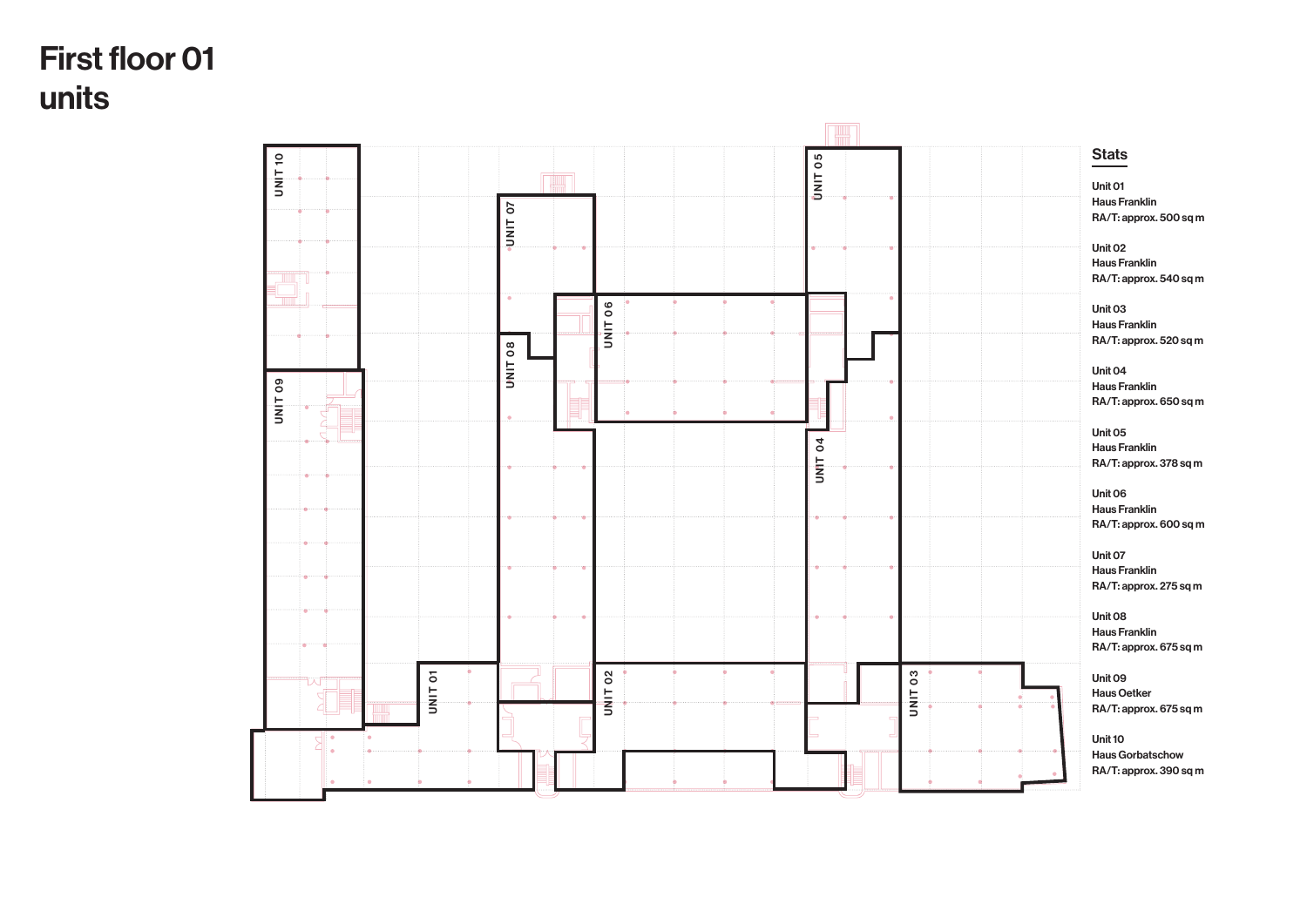

Eight Floors

# Franklinstraße 28–29<br>Second floor 02 **10587 Berlinstraße 28–29**<br>10587 Berlin



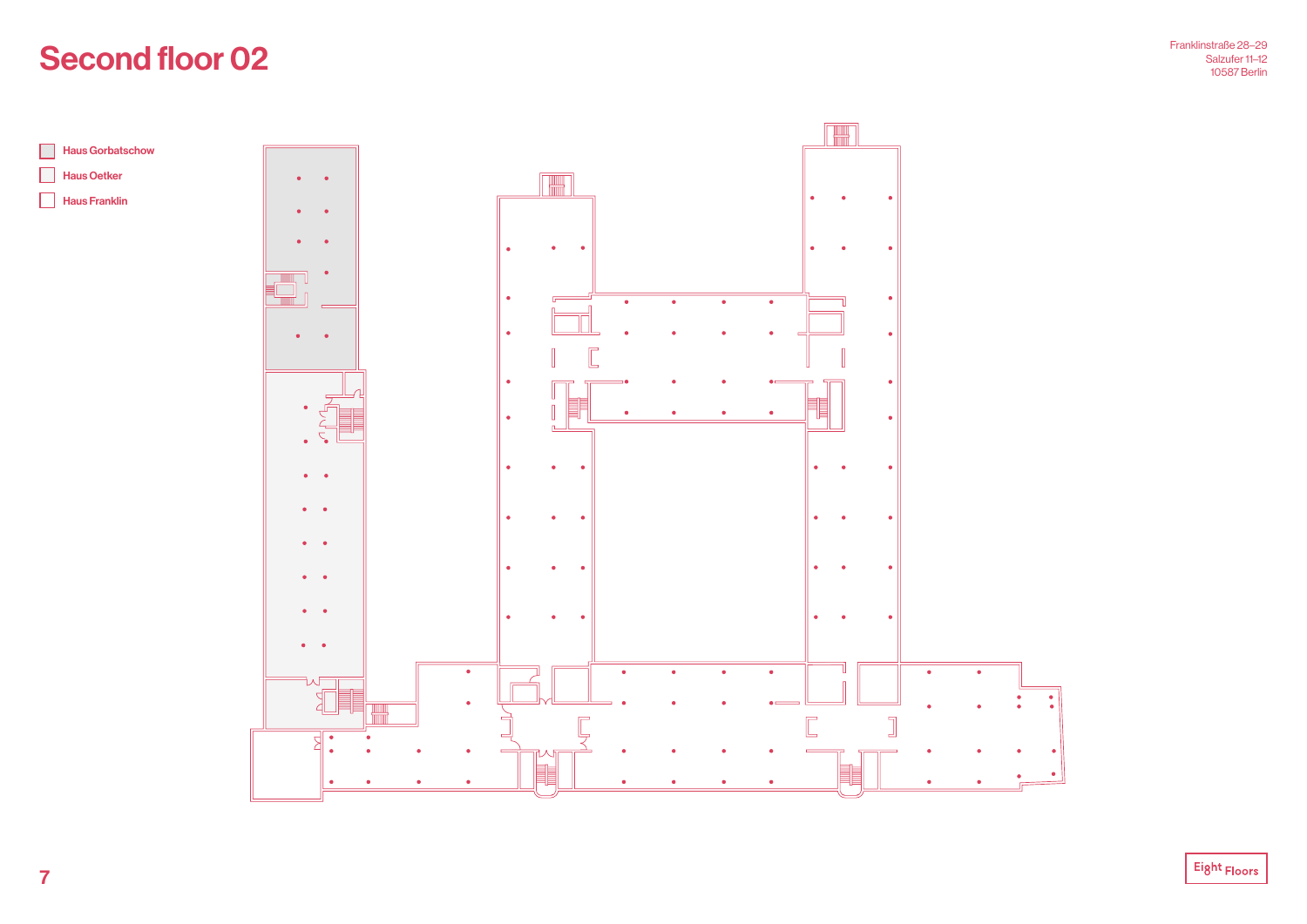### Second floor 02 units

Unit 01 Haus Franklin RA/T: approx. 4,500 sq m

Unit 02 Haus Oetker RA/T: approx. 675 sq m

Unit 03 Haus Gorbatschow RA/T: approx. 390 sq m



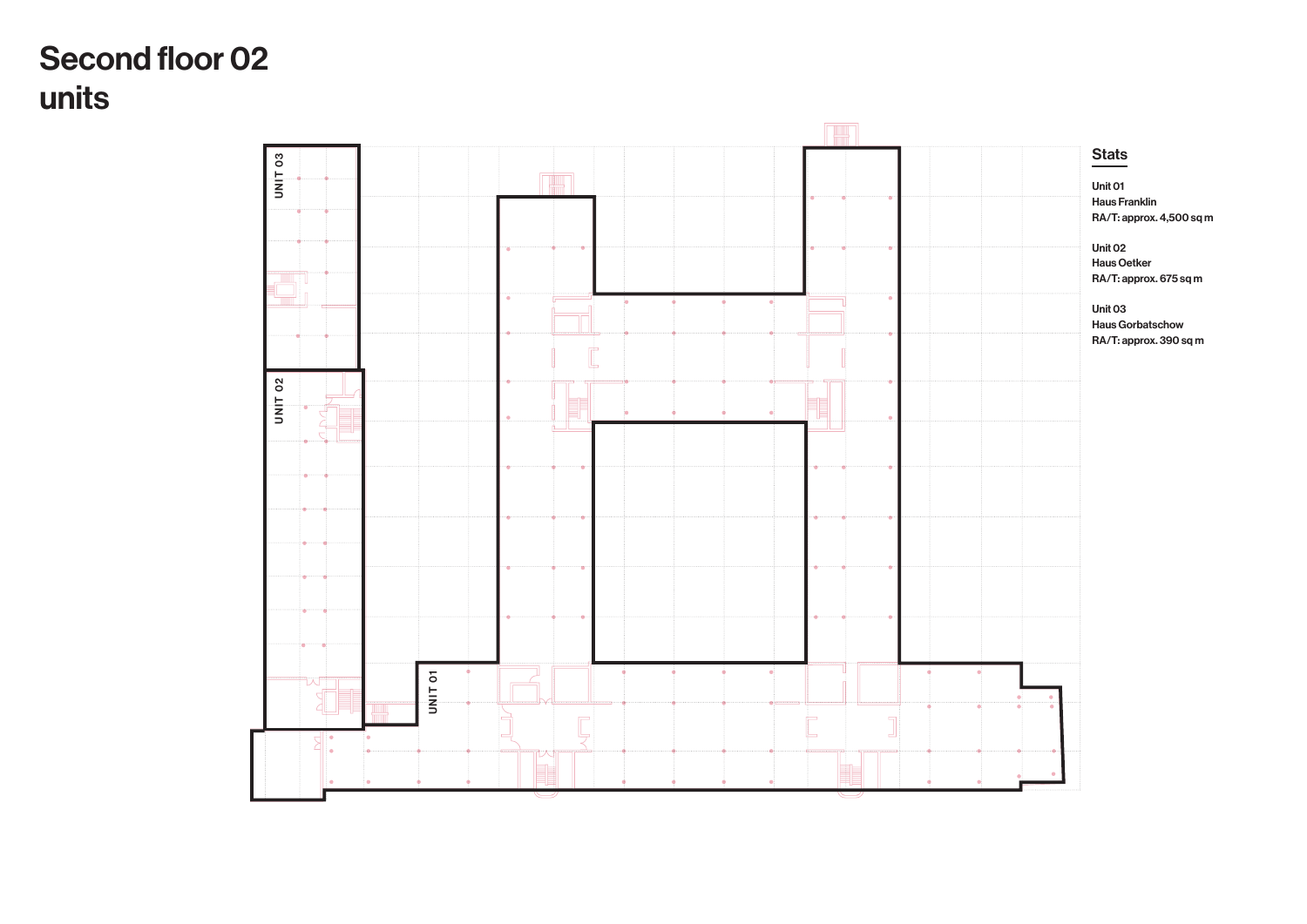

Eight Floors

# Franklinstraße 28–29<br>Salzufer 11–12<br>10587 Berlin



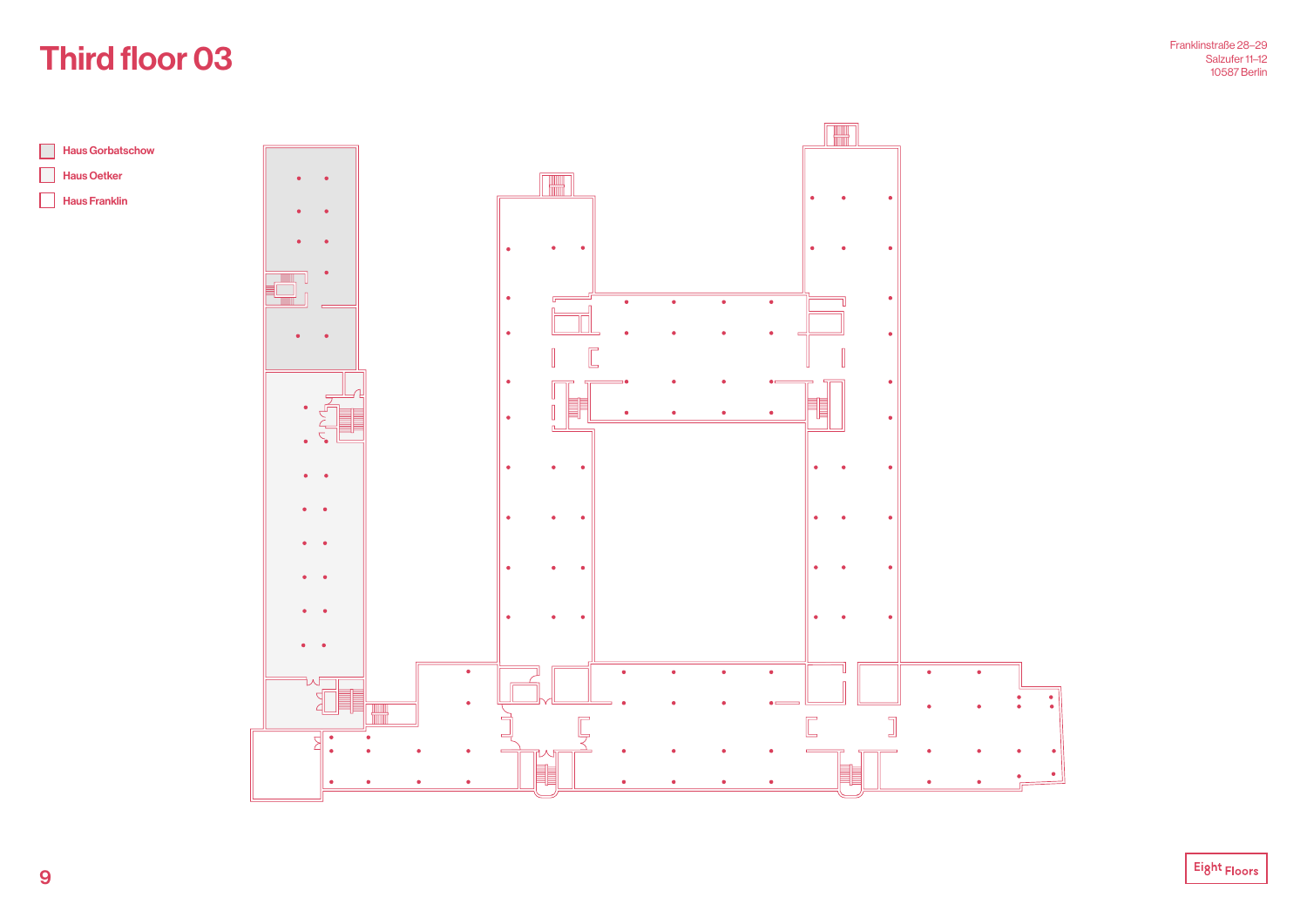# Third floor 03 units

Unit 01 Haus Franklin RA/T: approx. 2,180 sq m

Unit 02 Haus Franklin RA/T: approx. 2,175 sq m

Unit 03 Haus Oetker RA/T: approx. 675 sq m

Unit 04 Haus Gorbatschow RA/T: approx. 390 sq m



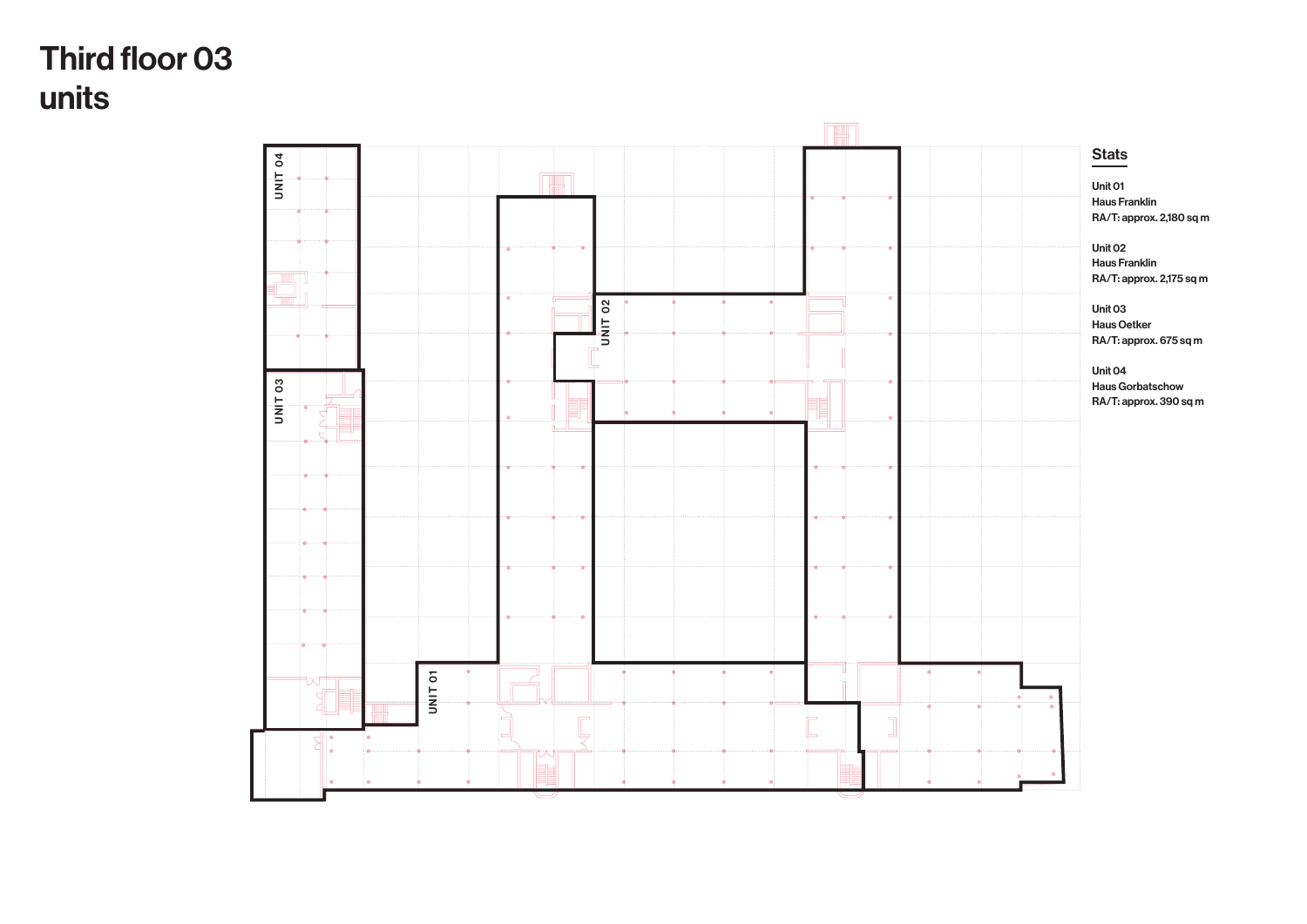

Eight Floors

# Franklinstraße 28–29<br>Salzufer 11–12<br>10587 Berlin



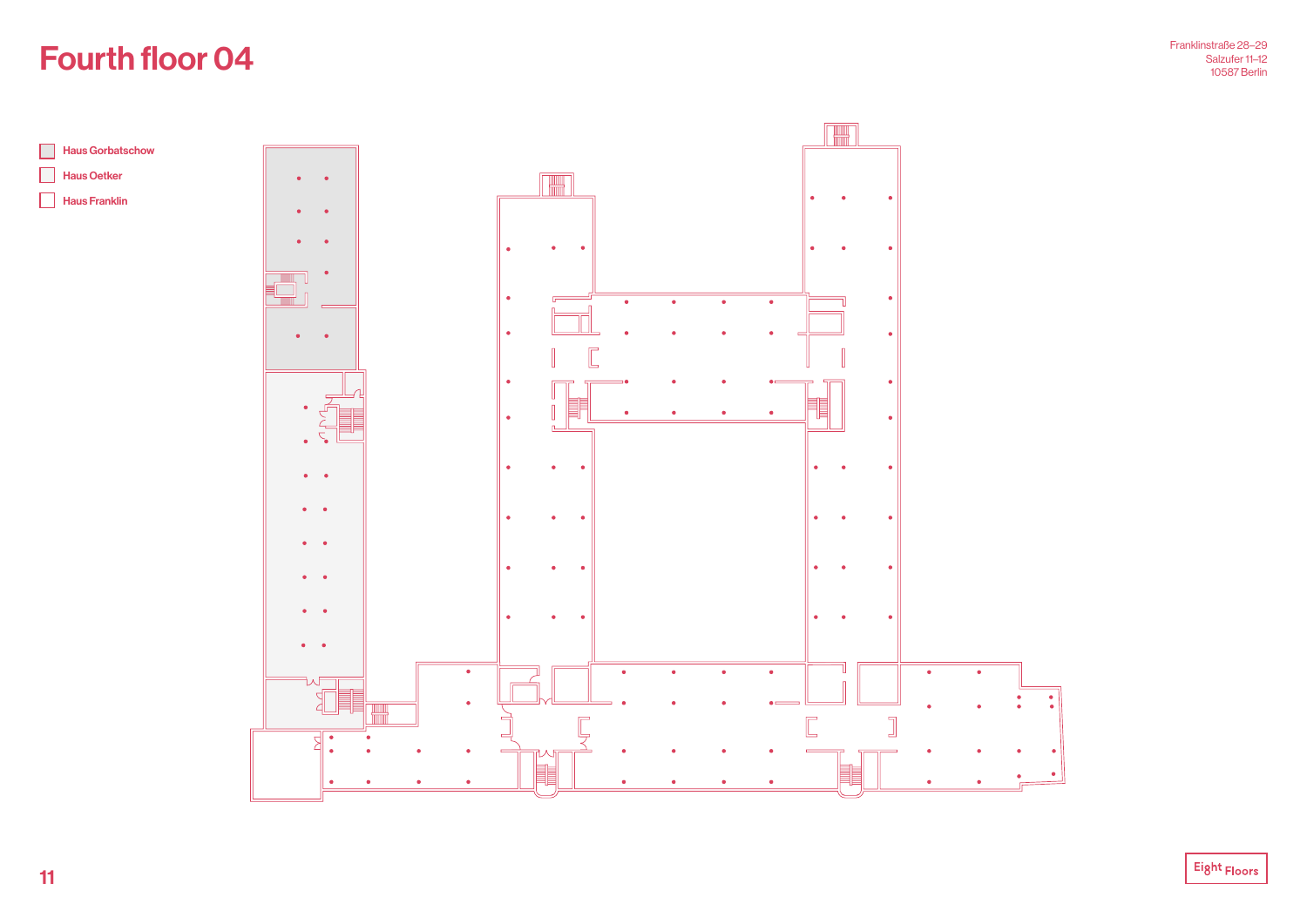## Fourth floor 04 units

Unit 01 Haus Franklin RA/T: approx. 2,500 sq m

Unit 02 Haus Franklin RA/T: approx. 1,950 sq m

Unit 03 Haus Oetker RA/T: approx. 675 sq m

Unit 04 Haus Gorbatschow RA/T: approx. 390 sq m



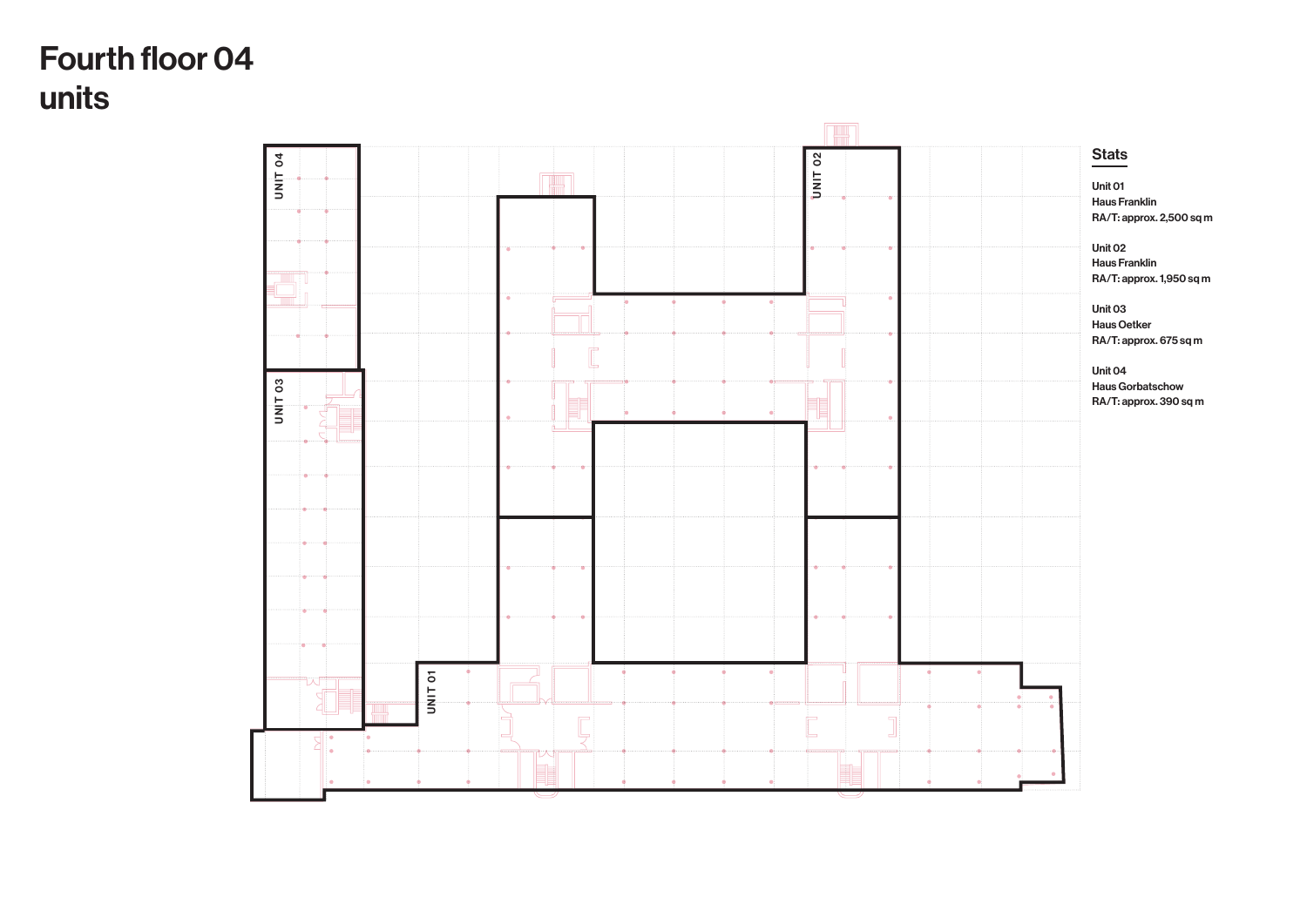

Eight Floors

# $\mathsf{Firth} \mathsf{floor}\ \mathsf{O5}^\mathsf{FranklinstraBe\,28-29}_{\mathsf{Salzufer} \mathsf{11}\text{--12}}$



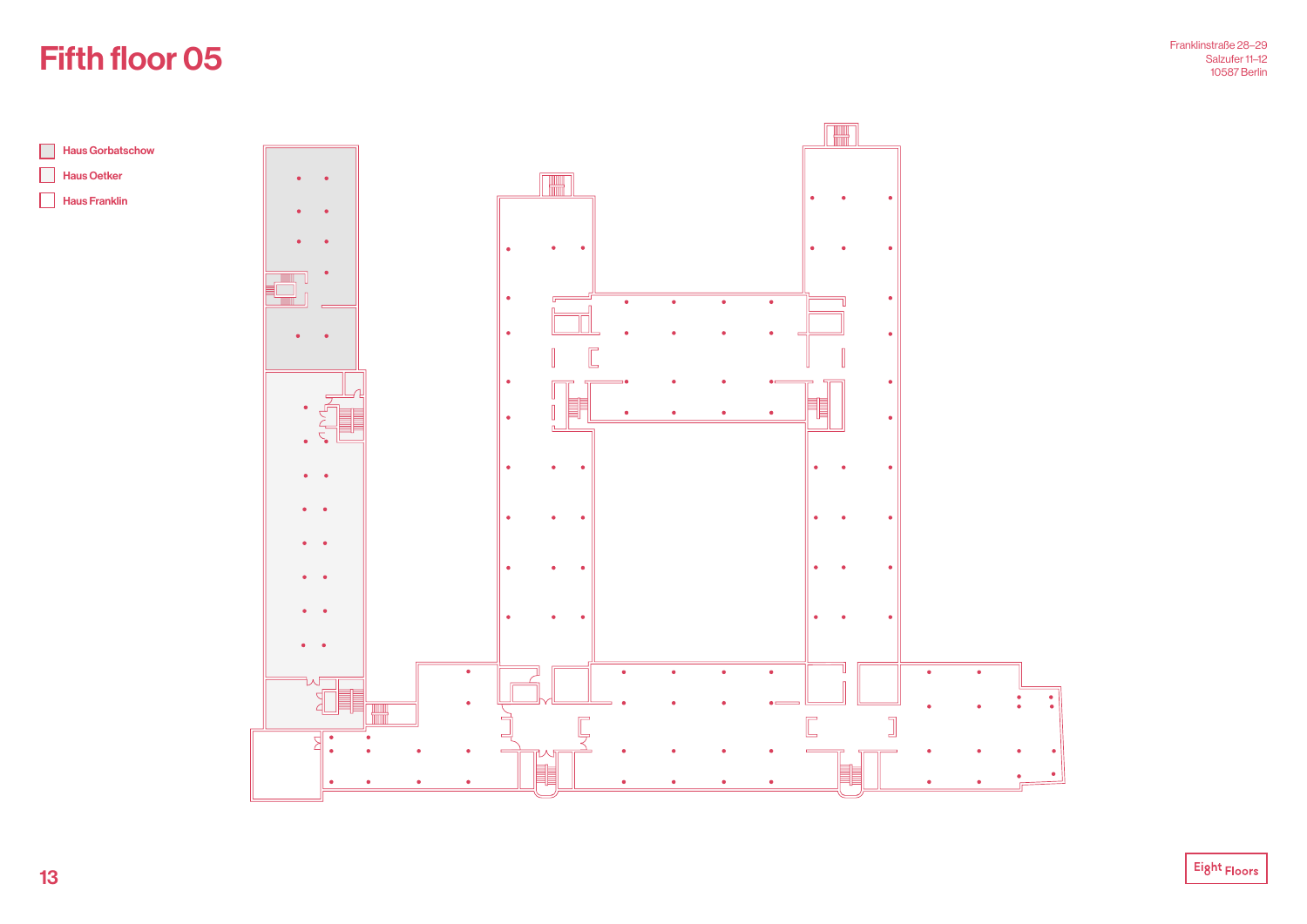# Fifth floor 05 units

Unit 01 Haus Franklin RA/T: approx. 2,180 sq m

Unit 02 Haus Franklin RA/T: approx. 2,270 sq m

Unit 03 Haus Oetker RA/T: approx. 675 sq m



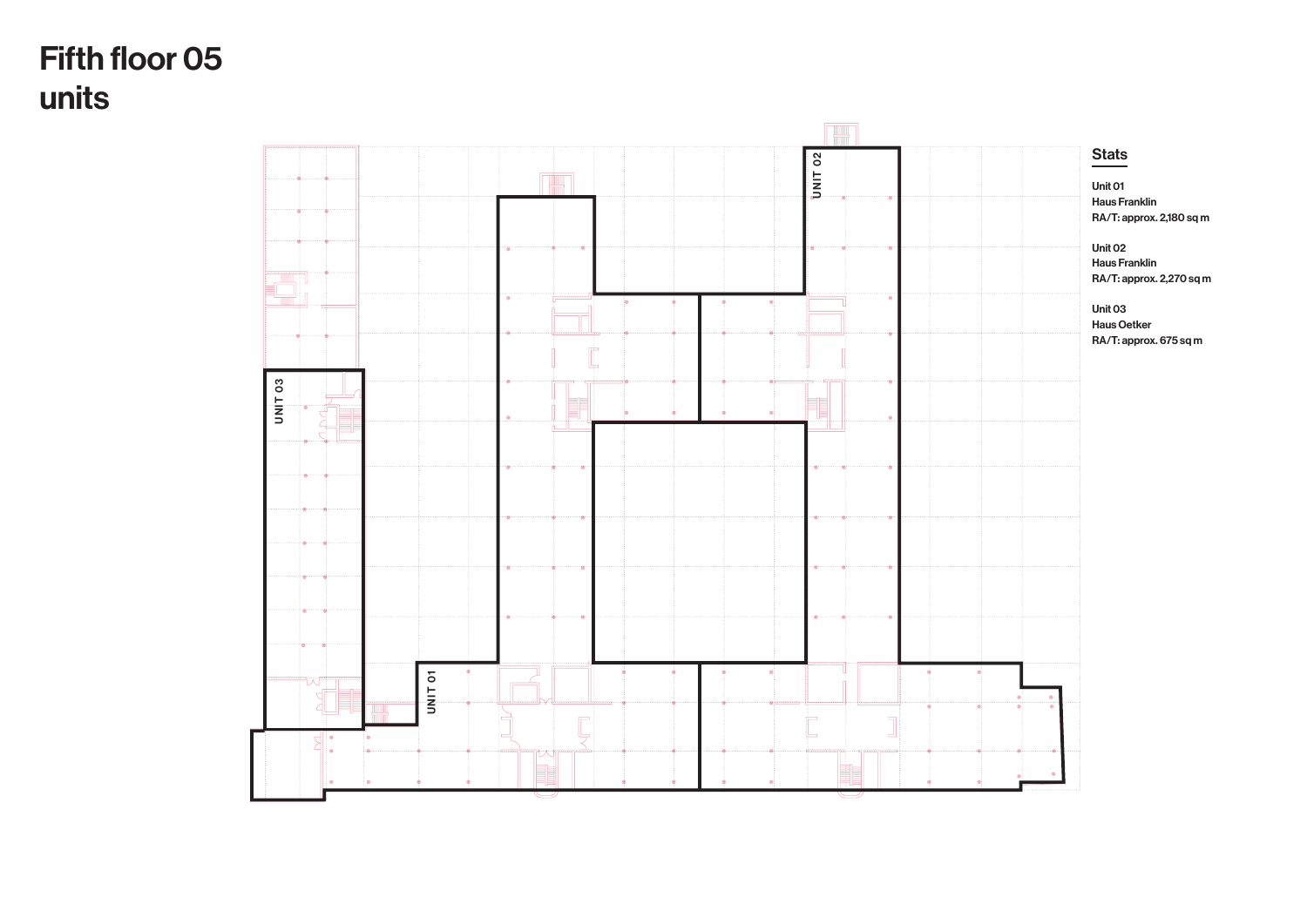

Eight Floors

# Franklinstraße 28–29<br>Sixth floor 06 Salzufer 11–12<br>10587 Berlin



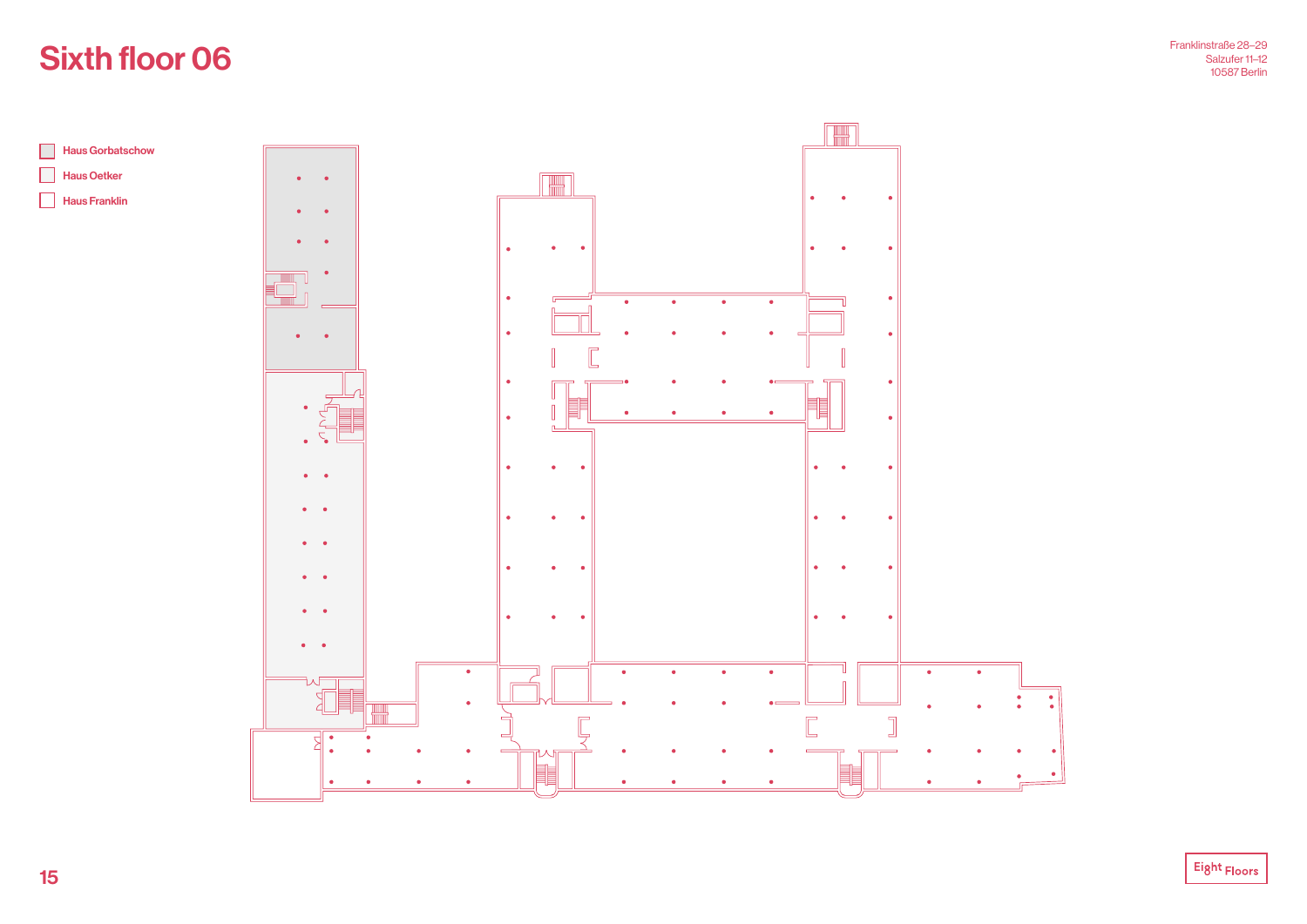# Sixth floor 06 units

Unit 01 Haus Franklin RA/T: approx. 2,100 sq m

Unit 02 Haus Franklin RA/T: approx. 2,250 sq m



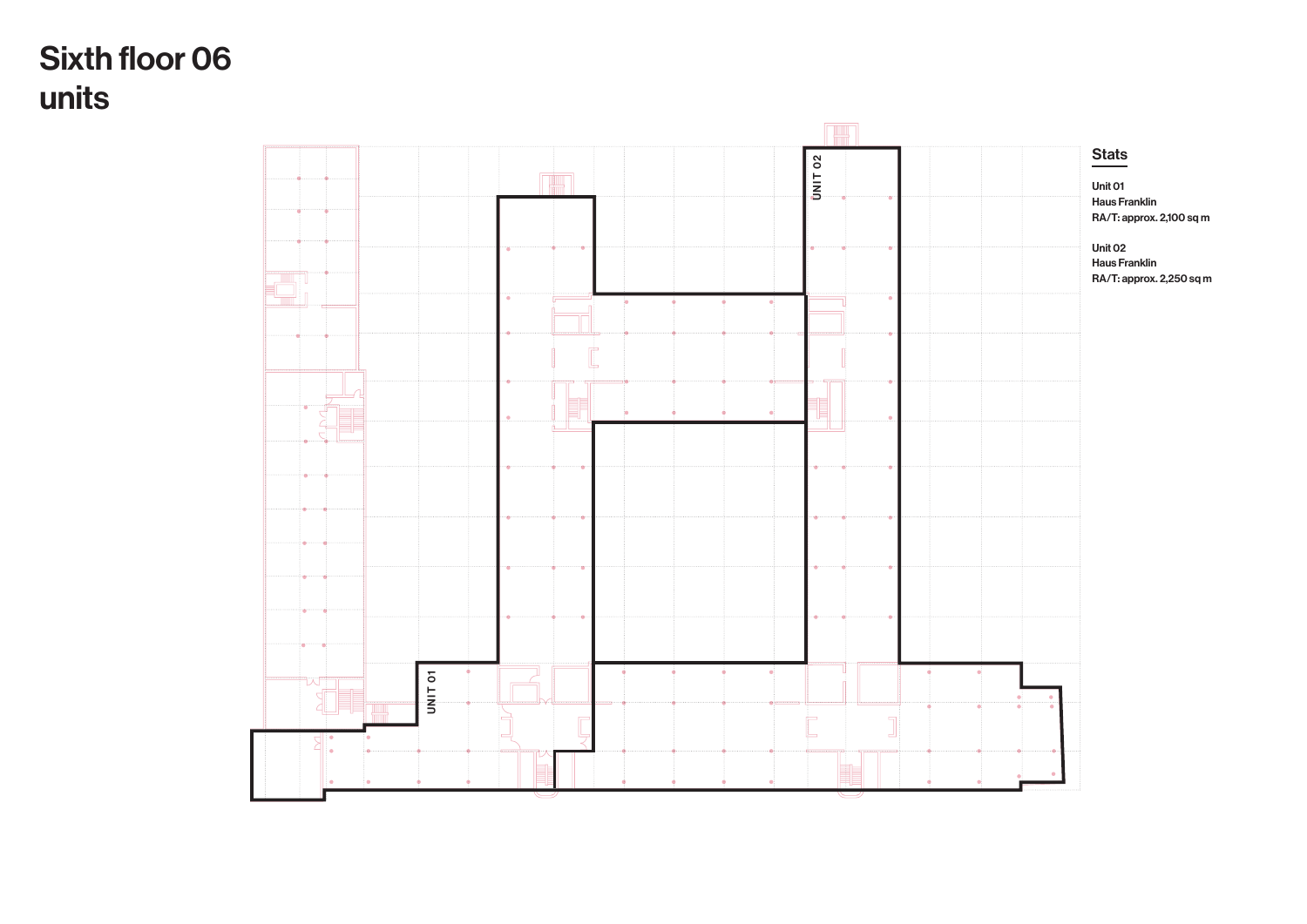

Eight Floors

# Seventh floor 07 **Inter 11–12** Seventh floor 07



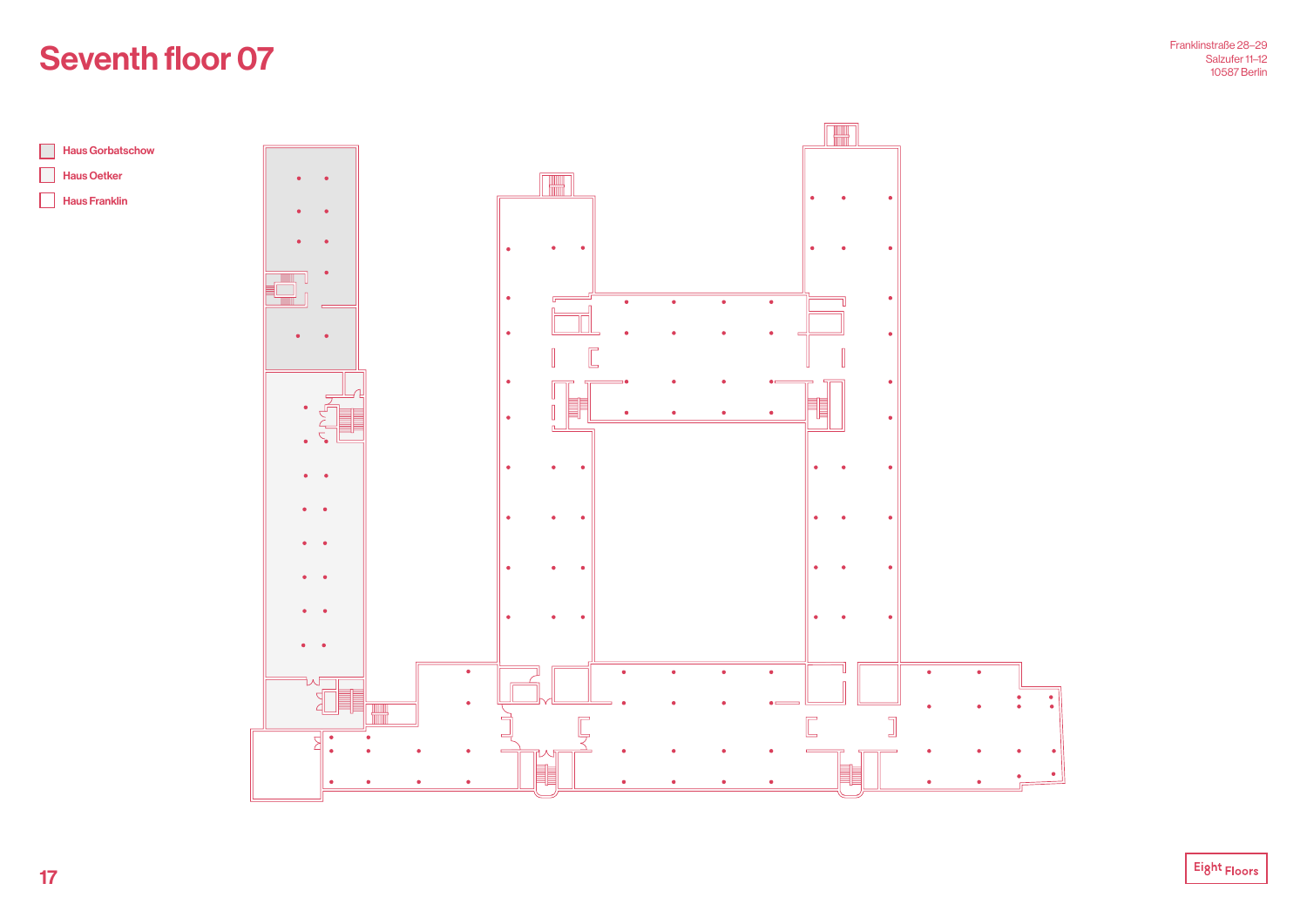## Seventh floor 07 units

Unit 01 Haus Franklin RA/T: approx. 1,615 sq m

Unit 03 Haus Franklin RA/T: approx. 760 sq m

Unit 04 Haus Franklin RA/T: approx. 600 sq m



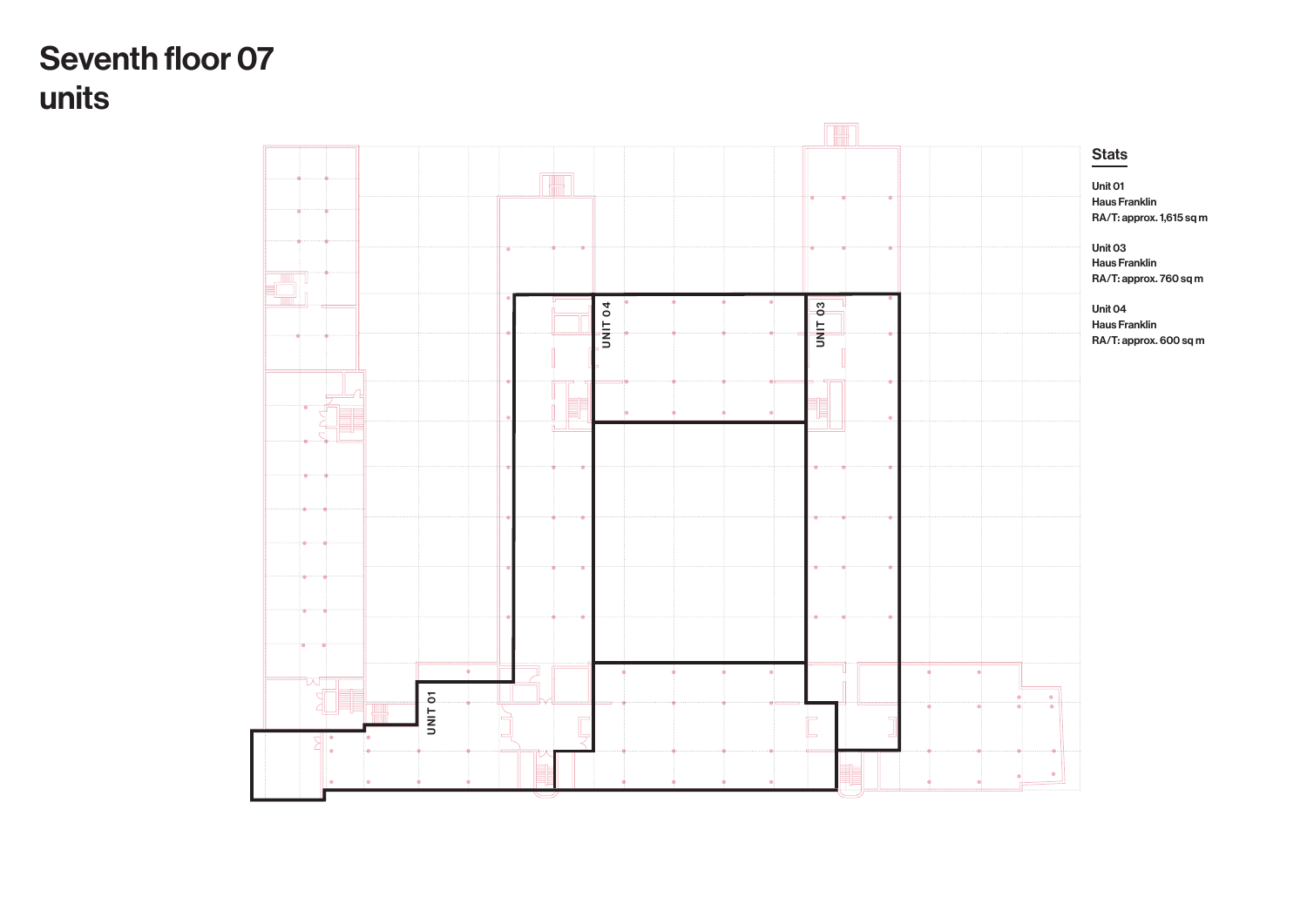7

8

**Brandenburger** Tor

*<sup>S</sup> <sup>P</sup> <sup>R</sup> <sup>E</sup> <sup>E</sup>*



1) DEUTSCHE BANK CAMPUS 2) FRAUNHOFER INSTITUT 3) ERNST-REUTER-PLATZ 4) TECHNISCHE UNIVERSITÄT 5) SIEGESSÄULE 6) HAUPTBAHNHOF 7) BUNDESTAG 8) POTSDAMER PLATZ 9) KADEWE 10) KURFÜRSTENDAMM

MITTE

 $\Box$ 

 $\leq$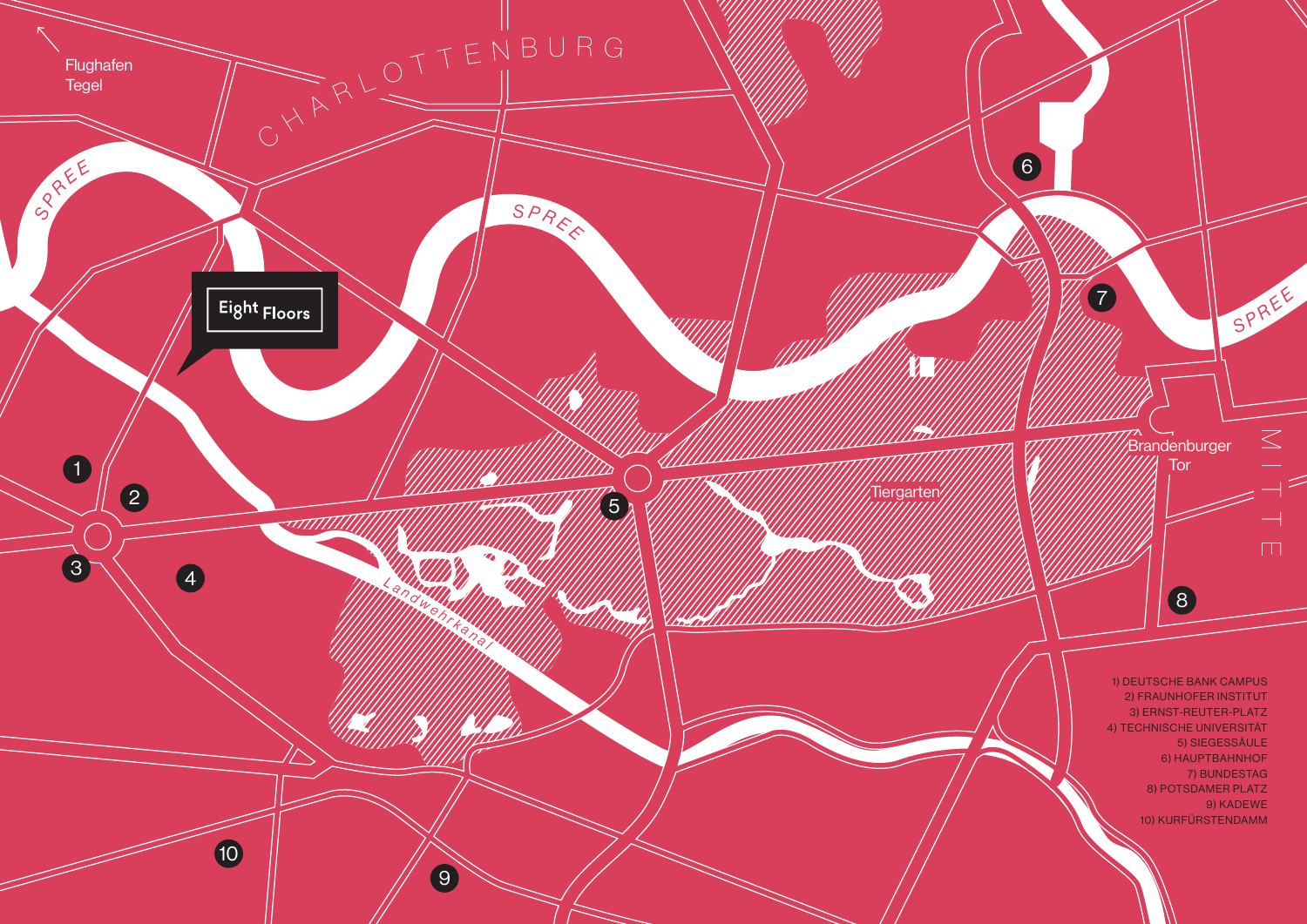Franklinstraße 28–29 Salzufer 11–12 10587 Berlin

Eight Floors

The contents of these documents are intended as general information. Changes or additions to these documents and the information therein can be made at any time. The floorplans and measurements shown herein are provisional. Where measurements are supplied, particularly with respect to commercial spaces, they are approximations. We reserve the right to make changes in accordance with any necessary planning regulations. Floorplans and measurements as well as size, number, arrangement and design of the windows may therefore deviate from the images shown in these documents and may vary in accordance with construction requirements. The decisive factor will be the conditions pertaining after completion of construction. Similarly, individual floors may differ from one another in terms of their floorplan and measurements. The image representations, the fittings and fixtures of the rooms, technology and equipment etc. serve purely illustrative purposes. No assumptions should be made about specifications or quality based solely on the representations in these documents. The representations are for promotional purposes only. They do not constitute an offer to conclude a contract. All texts, images

### Imprint

and graphics in these documents are copyrighted.

The reproduction, dissemination or any other usage of content or data, especially the use of texts, text passages or image material, as well as the use of logos, is not permitted without the express permission of the individual copyright holder.

Despite careful checks we assume no responsibility for the content of external links. The operators themselves are exclusively responsible for the content of linked pages. All information offered here – even in excerpt form – can only be utilised or otherwise published with express written consent by Suprema Immobilienverwaltung GmbH. It is by no means permitted to disseminate the information online or via other media or to use it commercially. The user of the pages does not have the right to any content or data offered for download. Links to our website pages are only permitted with the prior consent by Suprema Immobilienverwaltung GmbH. All content on our online presence was carefully compiled and is regularly updated. Nevertheless errors or falsifications by third parties are possible. We therefore assume no liability for the completeness, currency and accuracy of content supplied.

### **Disclaimer Disclaimer Disclaimer Disclaimer Disclaimer Disclaimer Disclaimer Disclaimer Disclaimer Disclaimer**

Suprema Immobilienverwaltung GmbH takes the protection of your personal data very seriously and respects your privacy. We assure you that your personal data will be treated with the utmost confidentiality and will not be shared with third parties. You can retrieve substantial amounts of information from our websites without providing any personal information. If you choose to provide your personal details, Suprema Immobilienverwaltung GmbH will use this information only in relation to your requests. In so doing, you consent to Suprema Immobilienverwaltung GmbH saving your details with the option of future use to inform you of upcoming events or current information.

The legal principles of our data protection policy are stated in the Federal Data Protection Act (BDSG) and the Telemedia Act (TMG).